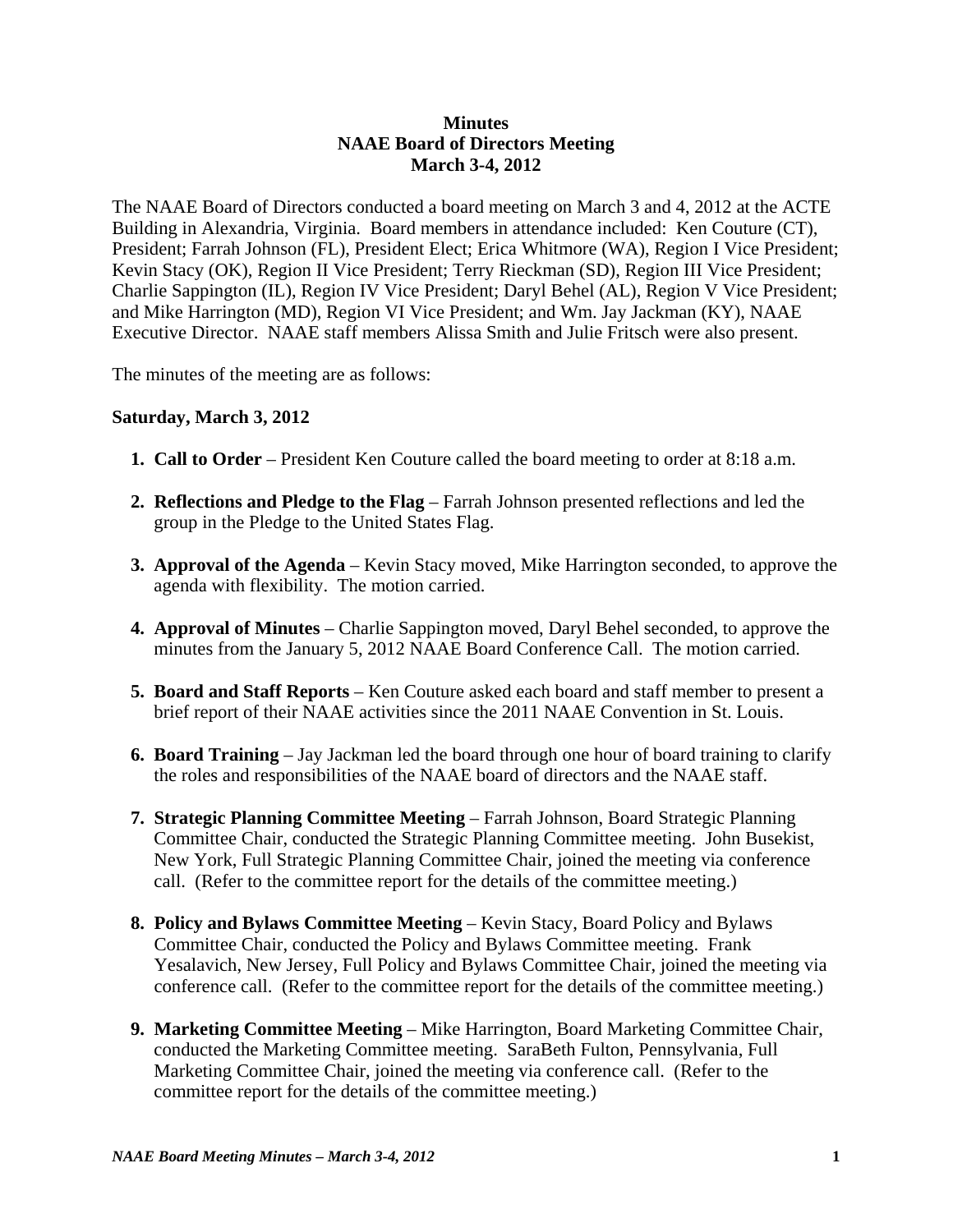*President Ken Couture recessed the board meeting from 11:30 a.m. - 12:45 p.m. for a lunch break.*

- **10. Remarks from Dr. Steve Brown** Dr. Steve Brown, U.S. Department of Education, met with the board and presented brief remarks.
- **11. Member Services Committee Meeting**  Daryl Behel, Board Member Services Committee Chair, conducted the Member Services Committee meeting. Perry Byars, Florida, Full Member Services Committee Chair, joined the meeting via conference call. (Refer to the committee report for the details of the committee meeting.)
- **12. Professional Growth Committee Meeting** Erica Whitmore, Board Professional Growth Committee Chair, conducted the Professional Growth Committee meeting. Sherisa Nailor, Pennsylvania, Full Professional Growth Committee Chair, joined the meeting via conference call. (Refer to the committee report for the details of the committee meeting.)
- **13. Public Policy Committee Meeting** Terry Rieckman, Board Public Policy Committee Chair, conducted the Public Policy Committee meeting. Aaron Geiman, Maryland, Full Public Policy Committee Chair, joined the meeting via conference call. (Refer to the committee report for the details of the committee meeting.)
- **14. Finance Committee Meeting**  Charlie Sappington, Board Finance Committee Chair, conducted the Finance Committee meeting. Jeffrey Bash, Illinois, Full Finance Committee Chair, joined the meeting via conference call. (Refer to the committee report for the details of the committee meeting.)

*President Ken Couture recessed the board meeting for the day at 3:45 p.m. The early recess allowed time for board committee chairs to prepare committee reports to be delivered the following day.*

## **Sunday, March 4, 2012**

*President Ken Couture called the board meeting back to order at 8:30 a.m.* 

- **15. Membership Update** Alissa Smith presented the membership update.
- **16. Communications/Marketing Update** Julie Fritsch presented the communications/marketing update, which included a report on the upgrade of the Communities of Practice software and the NAAE annual report.
- **17. National Teach Ag Campaign Update** Ellen Thompson presented the update on the National Teach Ag Campaign, including information on activities planned for the third annual National Teach Ag Day, March 15, 2012.
- **18. Curriculum for Agricultural Science Education (CASE) Update** Jay Jackman presented the CASE report, which included an announcement that Miranda Chaplin will be moving to 75 percent CASE, effective very soon, and that NAAE will advertise to fill the open position of meeting planner; in addition, some advocacy duties may be added to the meeting planner position description.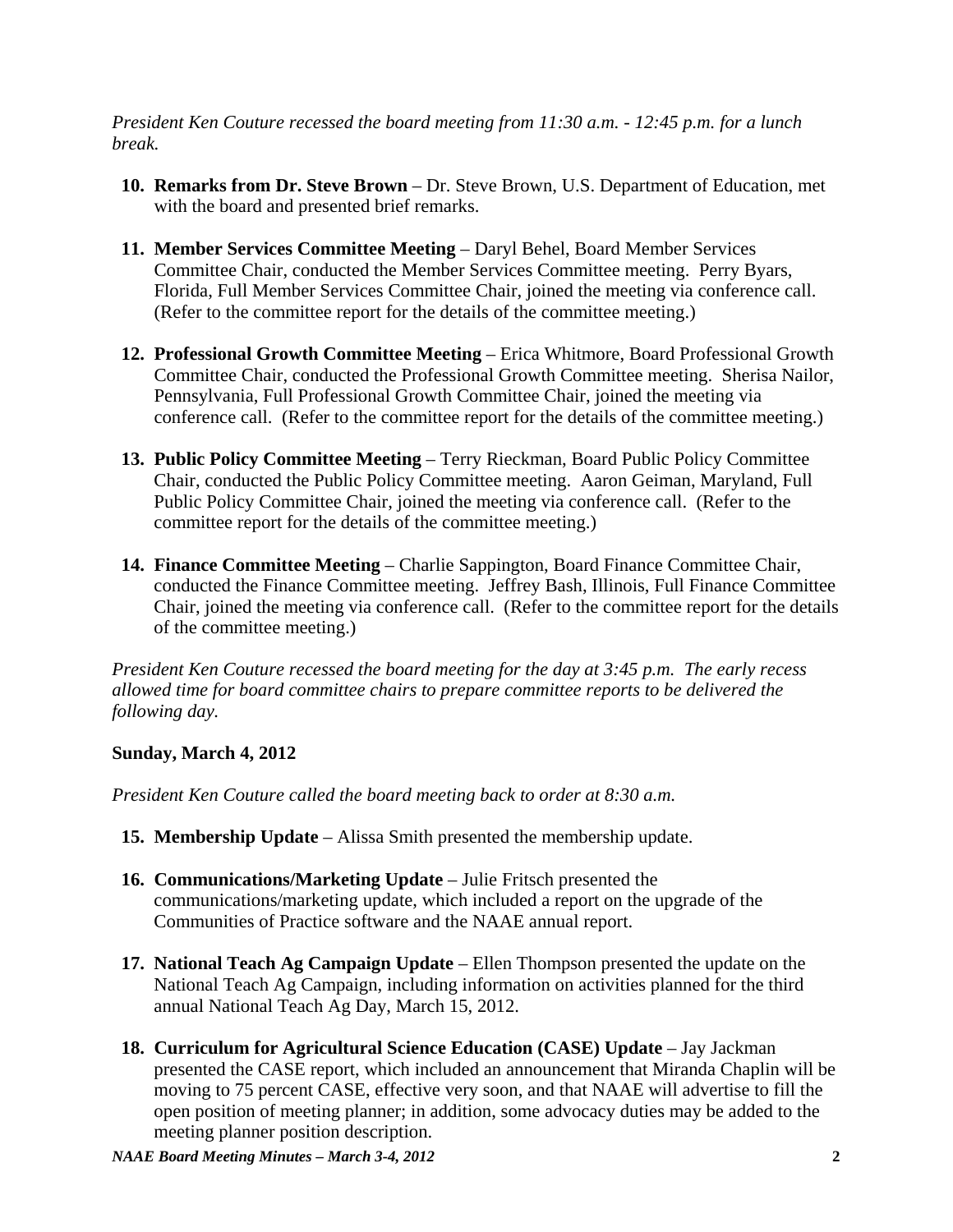- **19. National Council for Agricultural Education Update** Ken Couture and Jay Jackman presented a report from The Council.
- **20. FFA "Vision 2020" Update** Farrah Johnson and Ken Couture presented a report from FFA regarding "Vision 2020."

*President Ken Couture recessed the board meeting from 11:45 a.m. - 1:10 p.m. for a lunch break.*

- **21. 2012 NAAE Convention Planning** Alissa Smith led the board discussion of the evaluation of the 2011 NAAE Convention in St. Louis and the planning for the 2012 NAAE Convention in Atlanta. For 2012, it was agreed that: 1) the closing session will be moved to 8:00 – 10:00 a.m. on Saturday; 2) the board will have lunch served in the board room on Tuesday; and 3) the state photos will be moved to the second regional meeting time slot. The board began to discuss the possibilities of a registration fee increase for 2012; this discussion will be continued when more information is available from ACTE.
- **22. Executive Session**  The board went into executive session for the executive director's performance evaluation.
- **23. 2012 NAAE Regional Meetings** The board/staff participation for the 2012 NAAE Regional Meetings will be as follows:

 Ken Couture – Regions I, III, and IV Farrah Johnson – Regions II and VI Jay Jackman and/or staff – Region V

- **24. Summer Board Meeting**  The summer NAAE board meeting will be held in Lexington, Kentucky at the NAAE office, July 17-20, 2012. July 17 will be a travel day; board members may arrive anytime on July 17. The board will meet all day July 18, all day July 19, and a half day July 20. Departing flights may be booked no earlier than 1:00 p.m. on July 20.
- **25. 2012 NAAE Awards Update** Alissa Smith discussed the importance and seriousness of the NAAE awards review process, presented a sample packet of what the regional vice presidents will receive regarding the awards review process, and advised the regional vice presidents to not question the eligibility of awards applicants (if staff forwards the applications to the vice presidents, vice presidents should consider them to be eligible). The National Agriscience Teacher of the Year award is new to NAAE this year; this application is quite different from other NAAE awards applications; regional vice presidents need to learn the intricacies of this application. To have a fair application review process, it is critical that regional vice presidents ensure that the reviewers in their regions follow the scoring rubrics very carefully.
- **26. Finance Committee Report**  Charlie Sappington presented the Finance Committee report. Charlie Sappington moved, Kevin Stacy seconded, to adopt the Finance committee report. The motion carried.